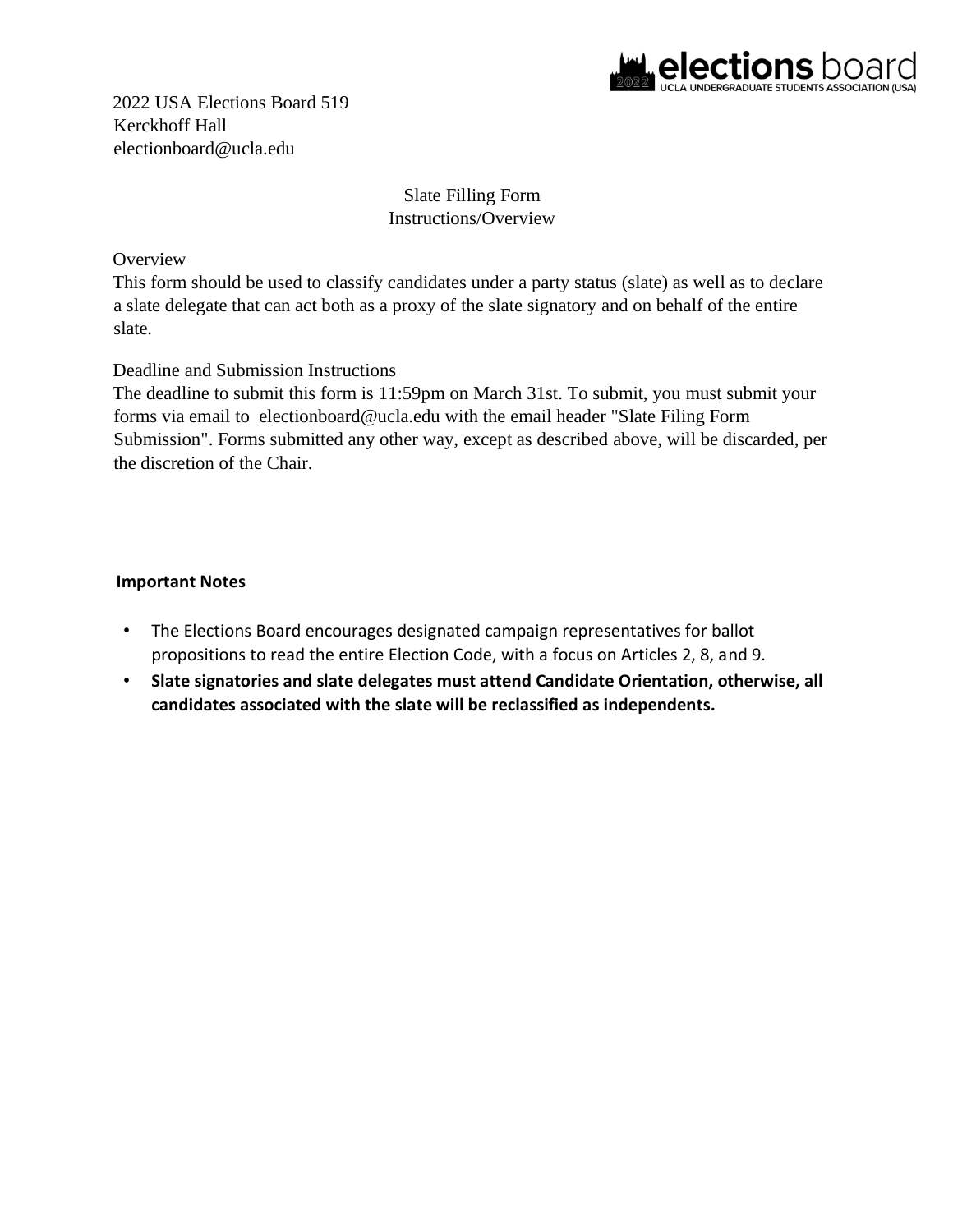

2022 USA Elections Board 519 Kerckhoff Hall electionboard@ucla.edu

# Slate Filling Form

| <b>Slate Signatory Information</b> |           |                              |      |  |
|------------------------------------|-----------|------------------------------|------|--|
| <b>Signatory Name:</b>             |           |                              |      |  |
| <b>Signatory Email Address:</b>    |           |                              |      |  |
|                                    |           |                              |      |  |
| Circle one:                        | @ucla.edu | @gmail.com<br>$^{\circledR}$ | .com |  |
| <b>Signatory Phone Number:</b>     |           | $\overline{\phantom{a}}$     |      |  |
| Slate Name:                        |           |                              |      |  |
|                                    |           |                              |      |  |
|                                    |           |                              |      |  |

As a slate signatory, you can also authorize a second person to act on the behalf of the slate. **This person will be your delegate**. Delegates who do not attend the Candidate Orientation meeting will lose their delegate status. The Elections Board highly recommends the addition of a delegate in case of emergency situations.

| Would you like to register a delegate? (Circle one) |           |  |            |  | Yes |  | No |  |      |  |
|-----------------------------------------------------|-----------|--|------------|--|-----|--|----|--|------|--|
| Delegate Name:                                      |           |  |            |  |     |  |    |  |      |  |
| Delegate Email Address:                             |           |  |            |  |     |  |    |  |      |  |
|                                                     |           |  |            |  |     |  |    |  |      |  |
| Circle one:                                         | @ucla.edu |  | @gmail.com |  | @   |  |    |  | .com |  |
| Delegate Phone Number:                              |           |  |            |  |     |  |    |  |      |  |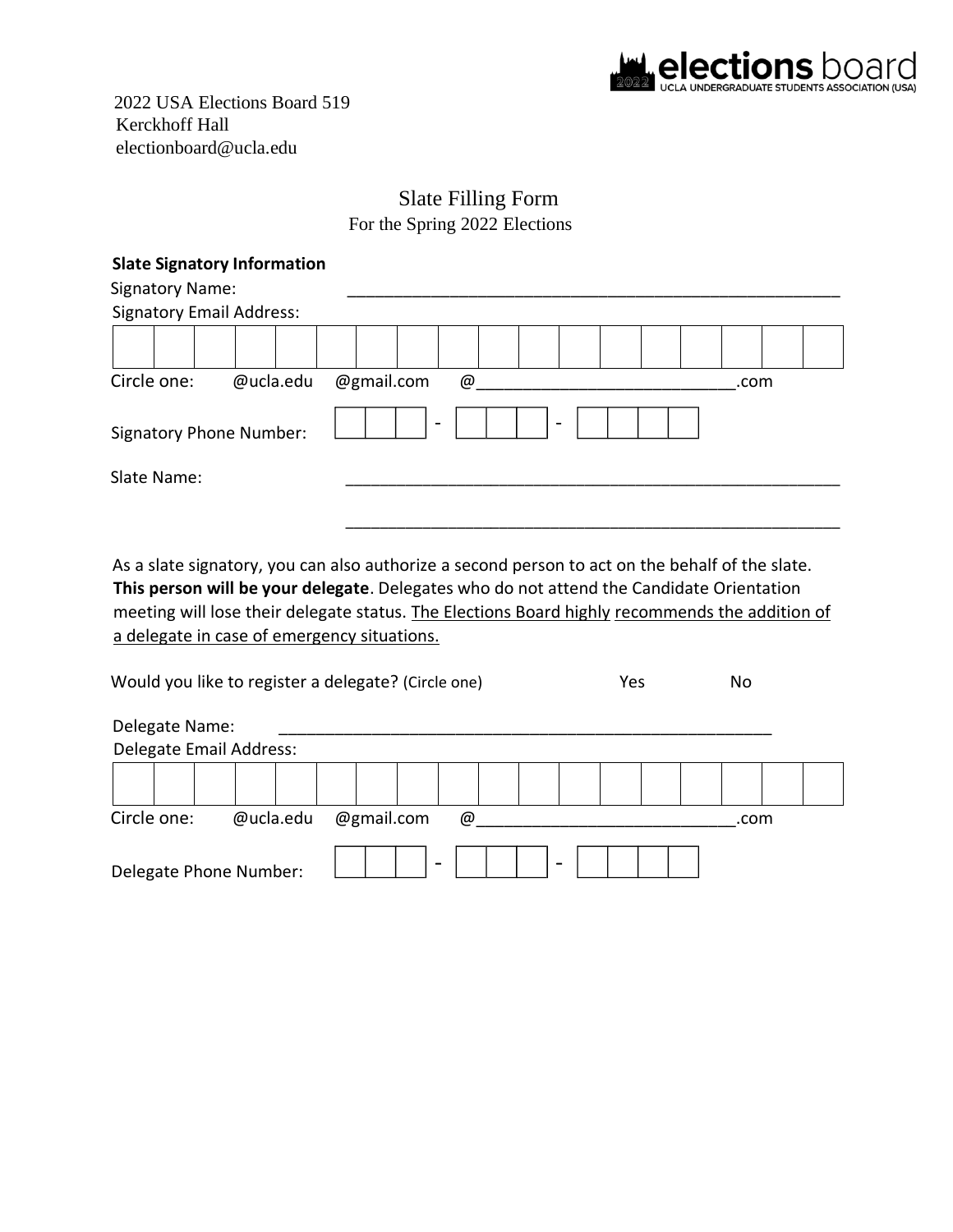

**As the signatory (/and delegate) of the aforementioned slate, I/we hereby authorize the following individuals to run under the slate.** 

| 3. EVP: |                          |  |
|---------|--------------------------|--|
|         |                          |  |
|         |                          |  |
|         |                          |  |
|         |                          |  |
|         |                          |  |
|         |                          |  |
|         | 10. CSC: $\qquad \qquad$ |  |
|         |                          |  |
|         |                          |  |
|         |                          |  |
|         |                          |  |
|         |                          |  |

**Furthermore, I/we understand that signatories, delegates, and slates are subject and bound to all terms and portions of the Elections Code, including Article 8. I/We understand sanctions can be levied towards the entire slate even if infractions are committed by one individual on the slate. I/we understand fully all associated rights and responsibilities of our roles.** 

| <b>Signatory Signature:</b>  | Date: | Delegate |  |  |  |  |  |
|------------------------------|-------|----------|--|--|--|--|--|
| Signature:                   | Date: |          |  |  |  |  |  |
| FOR THE ELECTIONS BOARD ONLY |       |          |  |  |  |  |  |